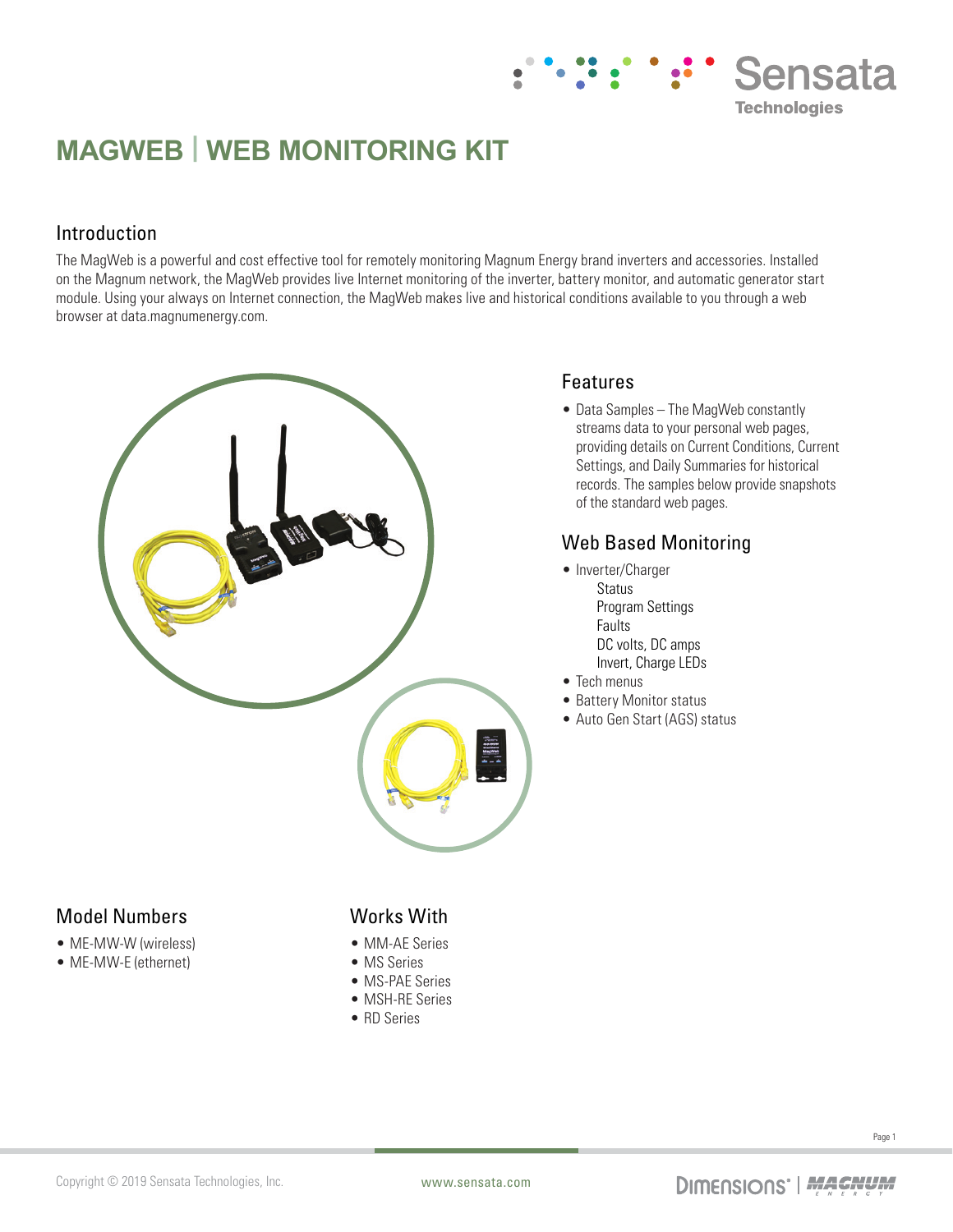

| ME-MW-W / ME-MW-E                                                      |                                                                                                                         |
|------------------------------------------------------------------------|-------------------------------------------------------------------------------------------------------------------------|
| <b>Sample Rate</b>                                                     |                                                                                                                         |
| Fixed 30 second sample interval                                        |                                                                                                                         |
| 2,800 measurements per day                                             |                                                                                                                         |
| <b>Communication - 802.15.4 XBee Wireless</b>                          |                                                                                                                         |
| For use with our data.magnumenergy.com service                         |                                                                                                                         |
| <b>US</b> version                                                      | 2.4 GHz, 63 mW (+18 dBm) 300' indoor range, up to one mile line of sight outdoor range                                  |
| International version                                                  | 2.4 GHz, 10 mW (+10 dBm) 200' indoor range, up to 2,500' line of sight outdoor range; special order only                |
| Low power version                                                      | 2.4 GHz, 1 mW (+0 dBm) 100' indoor range, up to 300' line of sight outdoor range; special order only                    |
| Direct Sequence Spread Spectrum (DSSS)                                 |                                                                                                                         |
| RP-SMA connector and included rubber duck antenna                      |                                                                                                                         |
| Requires 802.15.4 XBee to Ethernet wireless gateway                    |                                                                                                                         |
| Wireless agency approvals                                              | United States (FCC Part 15.247)<br>Industry Canada (IC)<br>Europe<br>Japan<br>Australia                                 |
| <b>Power Draw</b>                                                      |                                                                                                                         |
| MagWeb                                                                 | < 0.1 watts average from Magnum bus                                                                                     |
| Wireless Gateway                                                       | < 4 watts average from 120 VAC                                                                                          |
| <b>Materials</b>                                                       |                                                                                                                         |
| MagWeb case                                                            | ABS plastic, flame retardant, UL94V-0                                                                                   |
| Wireless Gateway case                                                  | Anodized aluminum                                                                                                       |
| All parts are RoHS compliant, no lead used in manufacture              |                                                                                                                         |
| <b>Physical Specifications</b>                                         |                                                                                                                         |
| Shipping weight                                                        | 3 lb (1.36 kg)                                                                                                          |
| <b>Kit Includes</b>                                                    |                                                                                                                         |
| MagWeb 802.15.4                                                        | Manual<br>Communications cable (2-conductor, 10' twisted pair, telephone standard)<br><b>Mounting screws</b><br>Antenna |
| Wireless 802.15.4 Gateway                                              | Antenna<br>Ethernet cable, 10'<br>AC adapter (Energy Star, North American plug)                                         |
| <b>Remote Requirements</b>                                             |                                                                                                                         |
| ME-RC or ME-ARC required when monitoring device(s) other than inverter |                                                                                                                         |